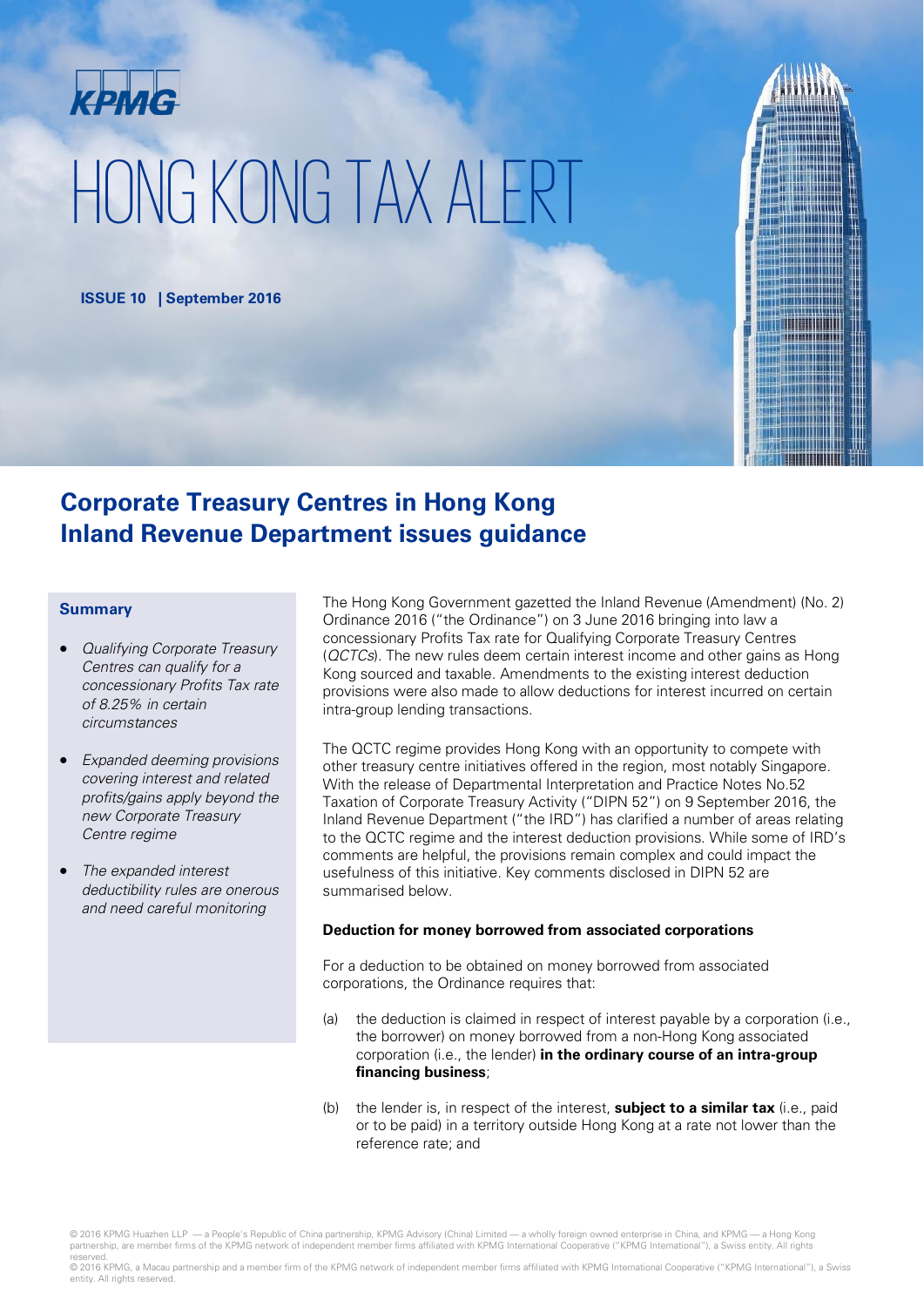(c) the lender's right to use and enjoy that interest is **not constrained by any contractual or legal obligation** to pass that interest to any other person. (This requirement will not be breached where the obligation arises as a result of a transaction between the lender and a person other than the borrower dealing with each other at arm's length).

DIPN 52 provides guidance and a number of examples on the IRD's interpretation of the terms highlighted above.

### **Specific anti-avoidance provisions**

Notwithstanding that the interest expense may fall within the requirements for deduction, the interest is also subject to two specific anti-avoidance measures. The first test examines whether the interest is ultimately paid to a person related to the borrower and who pays no tax or tax at a lower rate than the Hong Kong reference rate (i.e. 16.5% or 8.25%). The second test looks to whether the main purpose, or one of the main purposes, of the borrowing of money is to utilise a loss to avoid, postpone or reduce any liability, whether of the corporation or another person. Where such purpose exists, no deduction is to be allowed in respect of the interest payable on that money borrowed.

DIPN 52 provides guidance and a number of examples on the IRD's interpretation of how the above two measures will be applied.

### **Operations test vs. provision of credit test**

DIPN 52 confirms that the "operations test" will apply regardless of whether or not a corporation carrying on an intra-group financing business in Hong Kong is a QCTC or not. Further, DIPN 52 confirms that the "provision of credit test" will continue to apply to simple inter-company loans not made in the ordinary course of an intra-group financing business.

### **Qualifying Corporate Treasury Centres**

With respect to the type of corporation that can qualify for the new corporate treasury centre ("CTC") regime, DIPN 52 clarifies a number of points:

- A trading or manufacturing company with a corporate treasury division carrying out corporate treasury activities for group companies cannot obtain the Profits Tax concession unless it satisfies the safe harbour rule.
- $\blacksquare$  In determining whether a corporation has carried out any activity other than a corporate treasury activity, only activities that generate income to the corporation are to be taken into account. Expenses are specifically excluded from the determination.
- The central management and control of a QCTC must be exercised in Hong Kong. This ensures that more of the day-to-day activities necessary for preparing and making decisions in relation to the QCTC are undertaken in Hong Kong, rather than any other jurisdiction. Further, under the substantial activity requirement, a CTC will have to ensure that the profit-generating activities which produce its qualifying profits are carried out in Hong Kong.
- In order to avail itself of the half rate concession, a QCTC has to make an election in writing and, once made, it is irrevocable.
- If the frequency and extent of the borrowing of money from and lending of money to associated corporations amount to an intra-group financing business, the corporation would qualify for the half rate concession in respect of its qualifying profits even though it might be largely funded by equity or bank loans.

<sup>© 2016</sup> KPMG Huazhen LLP — a People's Republic of China partnership, KPMG Advisory (China) Limited — a wholly foreign owned enterprise in China, and KPMG — a Hong Kong partnership, are member firms of the KPMG network of independent member firms affiliated with KPMG International Cooperative ("KPMG International"), a Swiss entity. All rights reserved.

<sup>© 2016</sup> KPMG, a Macau partnership and a member firm of the KPMG network of independent member firms affiliated with KPMG International Cooperative ("KPMG International"), a Swiss entity. All rights reserved.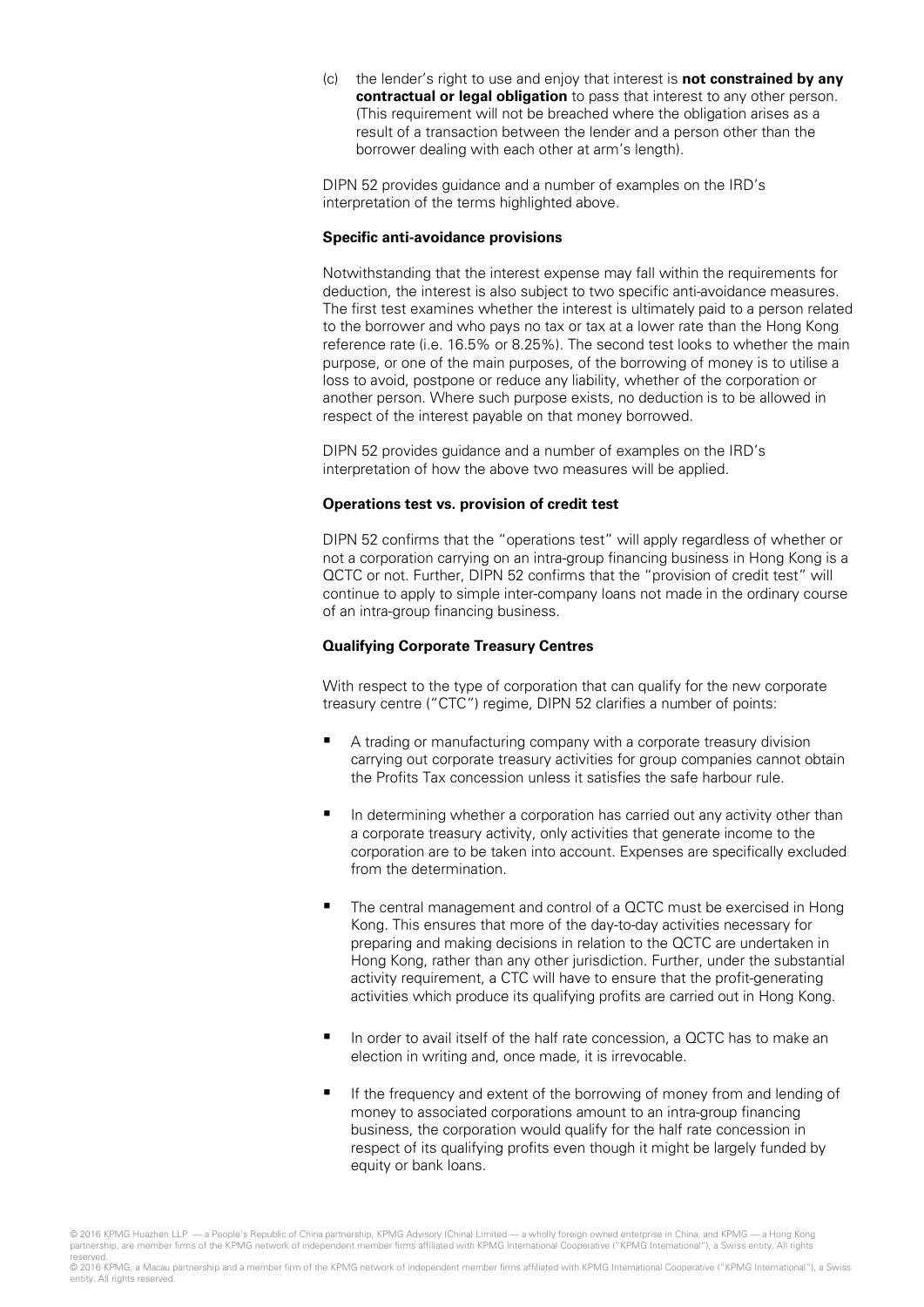- Re-invoicing transactions are not seen as falling within qualifying corporate treasury services or corporate treasury transactions.
- In determining whether a CTC falls within the safe harbour treasury asset and treasury profit percentages, (i.e., 75%):
	- "corporate treasury profits" means the profits of a corporation that are derived from a corporate treasury activity, irrespective of the source of the profits;
	- "corporate treasury asset" means an asset of a corporation used by it to carry out a corporate treasury activity, regardless of the location of the assets.
- A CTC is expected to follow the transfer pricing rules in Departmental Interpretation and Practice Notes No. 46. As such, it should make an arm's length profit from its corporate treasury activities.
- Where a CTC also acts as the holding company for a corporate group, the safe harbour rule percentages may not be satisfied since the equity investment in associated corporations and dividend do not fall within the definitions of "corporate treasury asset "and "corporate treasury profits" respectively. As dividend income is generally not taxable in Hong Kong, the Commissioner is prepared to exclude equity investments in associated corporations and dividends in calculating the safe harbour rule.

### **Effective dates**

- Sums received by or accrued to a QCTC before 1 April 2016 are not to be taken into account for the purposes of the half rate regime.
- The expanded interest deduction rule only applies to sums payable on or after 1 April 2016.
- The new deeming provisions only apply to sums received or accrued after 3 June 2016.

© 2016 KPMG Huazhen LLP — a People's Republic of China partnership, KPMG Advisory (China) Limited — a wholly foreign owned enterprise in China, and KPMG — a Hong Kong partnership, are member firms of the KPMG network of independent member firms affiliated with KPMG International Cooperative ("KPMG International"), a Swiss entity. All rights reserved.

<sup>© 2016</sup> KPMG, a Macau partnership and a member firm of the KPMG network of independent member firms affiliated with KPMG International Cooperative ("KPMG International"), a Swiss entity. All rights reserved.